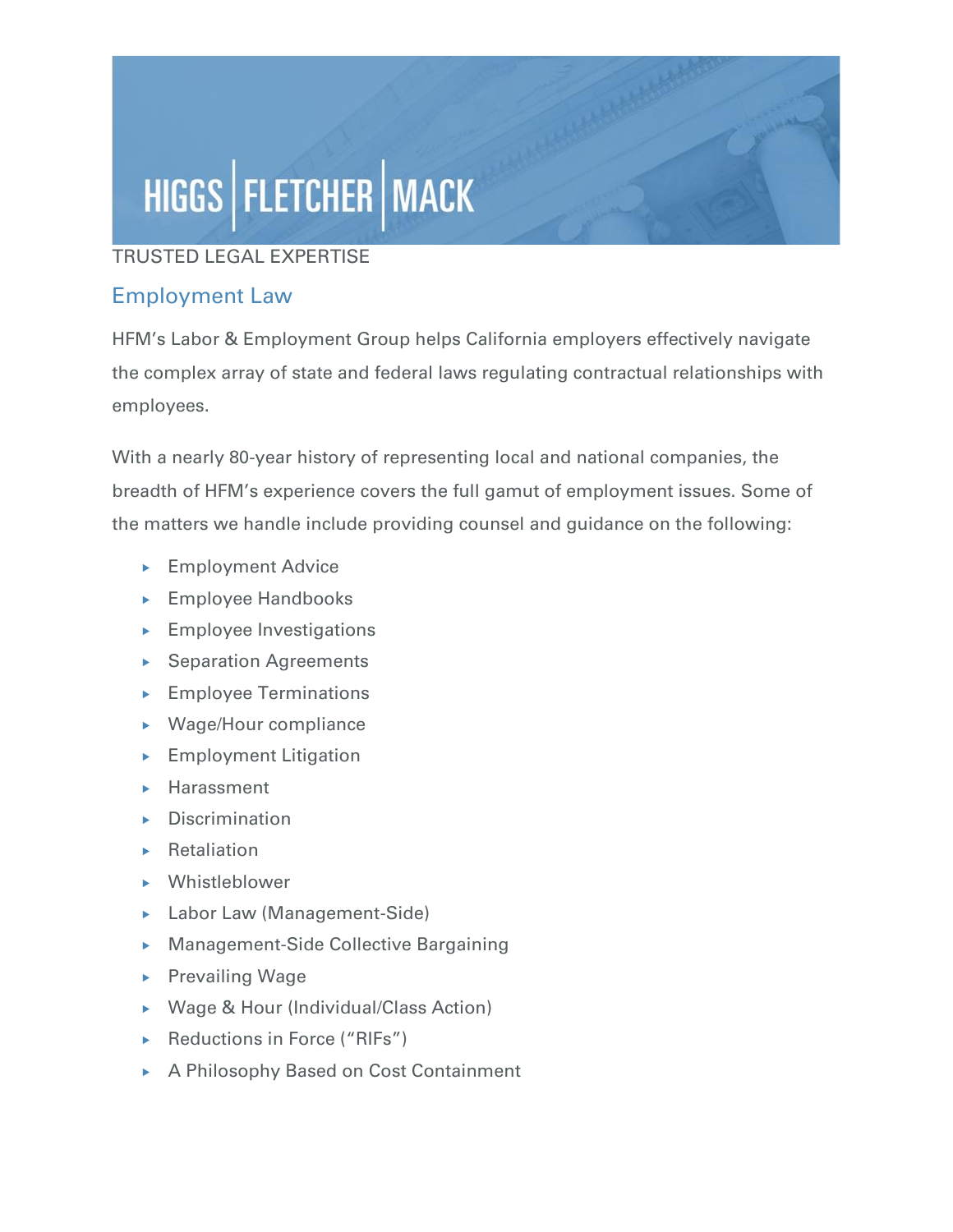Our strategical approach centers around the understanding that employee issues represent an extraordinary expense to employers, and related litigation stresses already taxed fiscal responsibilities and valuable resources. Notably, the majority of California and federal employment laws contain attorneys' fees provisions that allow plaintiffs to recover attorney's fees should they prevail.

HFM's Labor & Employment Practice Group attorneys understand the tremendous risks for employers, and advise and direct solutions that minimize the financial impact of employment and labor litigation. Our cost-driven philosophy translates into a commitment to constantly review every case from a business solution perspective in order to determine the best course of action—early resolution, fact investigation, or aggressive defense.





EDWIN M. BONISKE STEVEN M. BRUNOLLI CHANDLER CIERNIA







STEVEN J. COLOGNE ALEXIS S. GUTIERREZ KENNETH C. JONES